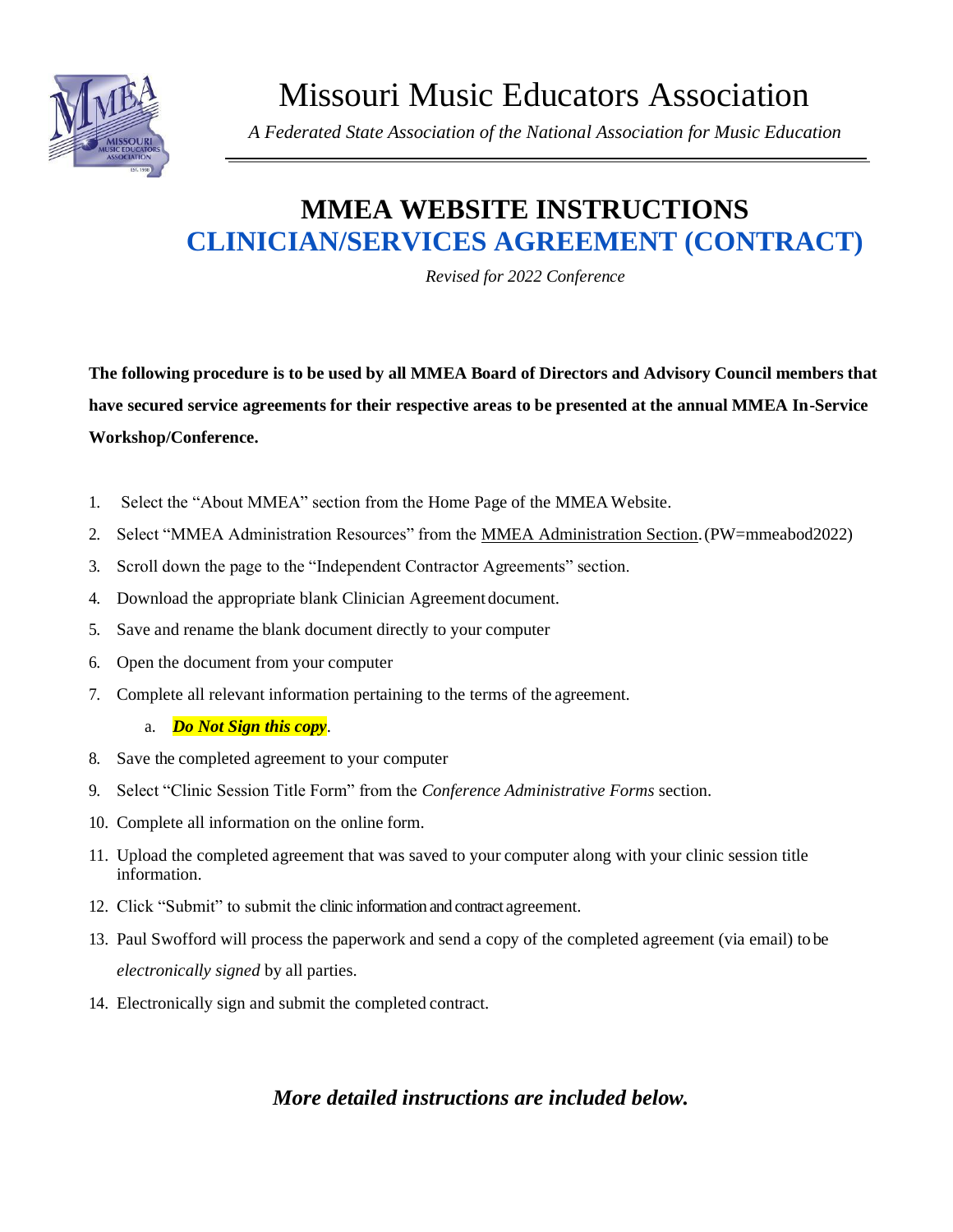# **Online Submission of Contract Agreements**



**2.** Select "MMEA Administration Resources"

| <b>MMEA ORGANIZATIONAL STRUCTURE</b>         |
|----------------------------------------------|
| <b>MMEA Organizational Structure Outline</b> |
| <b>MMEA Governing Documents</b>              |
| MMEA Strategic Plan 2020-2022 (Draft)        |
| <b>MMEA Board of Directors Meetings</b>      |
| <b>MMFA Committee Review Resources</b>       |
| <b>MMEA ADMINISTRATION</b>                   |
|                                              |
| <b>MMEA Administration Resources</b>         |

**3.** Scroll down the page to the "Independent Contractor Agreements" section.

|                                                               | <b>Independent Contractor Agreements</b>                            |                                                        |
|---------------------------------------------------------------|---------------------------------------------------------------------|--------------------------------------------------------|
|                                                               | PDF DOCUMENTS                                                       |                                                        |
|                                                               | <b>DEADLINE: AUGUST 1</b>                                           |                                                        |
| <b>Out-of-State Clinician/Presenter</b><br>(All Out-of-State) | <b>In -State Clinician/Presenter</b><br>(Current Missouri Educator) | <b>In -State Clinician/Presenter</b><br>(Non-Educator) |

NOTE: Independent Contractor Agreements are to be uploaded through the Clinic/Session Title Form (Due August 1)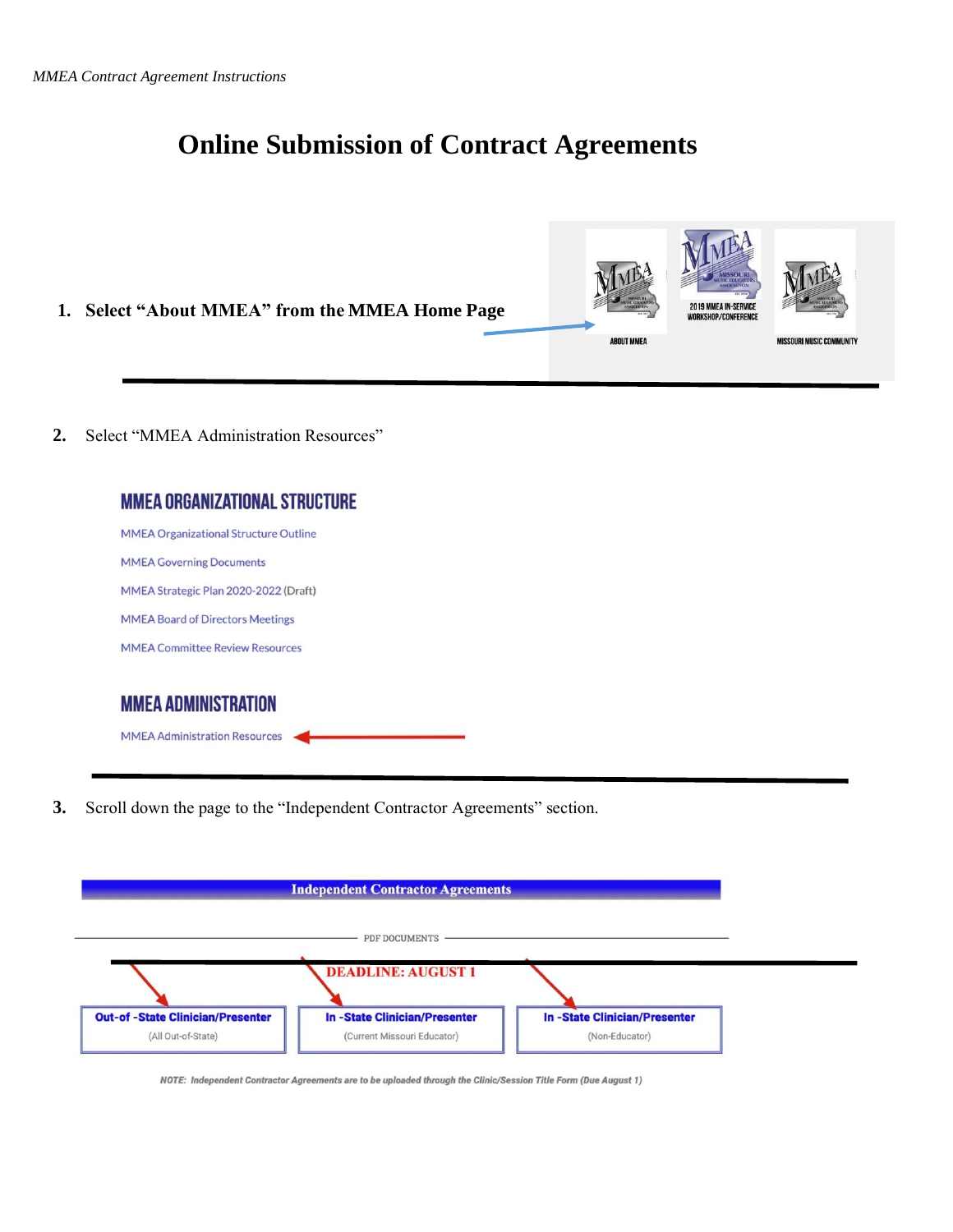**4.** Download the appropriate blank Clinician Agreement document.

|                                                                                                                                                                                                                                                                                       | Missouri Music Educators Association<br>A Federated State Association of the National Association for Music Education |  |
|---------------------------------------------------------------------------------------------------------------------------------------------------------------------------------------------------------------------------------------------------------------------------------------|-----------------------------------------------------------------------------------------------------------------------|--|
| MMEA AREA                                                                                                                                                                                                                                                                             | MMEA CLINICIAN AGREEMENT                                                                                              |  |
| This is an agreement entered into between MMEA and:<br>NAME: We have a state of the state of the state of the state of the state of the state of the state of the state of the state of the state of the state of the state of the state of the state of the state of the state of th | OFFICE PHONE:<br>HOME ADDRESS: HOME PHONE:                                                                            |  |
|                                                                                                                                                                                                                                                                                       | CITY: ZIP: ZIP:                                                                                                       |  |

**5.** Save and rename the blank document directly to your computer.

| <b>Acrobat Pro</b> | File            | Edit                                  | View             | Window                                                   |   | Help |     |   |          |
|--------------------|-----------------|---------------------------------------|------------------|----------------------------------------------------------|---|------|-----|---|----------|
| Tools              |                 | Open<br>Create                        | Open Recent File | 80<br>٠<br>k.                                            | B |      | ⊠ Q | O |          |
|                    | Save            | Save As<br>Save as Other<br>Export To |                  | <b>HS</b><br>$0$ $8S$<br>٠<br>ь                          |   |      |     |   |          |
|                    |                 |                                       | Attach to Email  |                                                          |   |      |     |   |          |
|                    | Revert<br>Close |                                       |                  | 第W)                                                      |   |      |     |   |          |
|                    |                 | Properties                            |                  | <b>XDE</b>                                               |   |      |     |   |          |
|                    |                 | Print                                 |                  | $_{\rm{HP}}$                                             |   |      |     |   |          |
|                    |                 |                                       |                  | MINNUUKI<br><b>MUSIC EDUCATORS</b><br><b>ASSOCIATION</b> |   |      |     |   | A Federc |
|                    |                 |                                       |                  | <b>EST. FR18</b>                                         |   |      |     |   |          |
|                    |                 |                                       |                  |                                                          |   |      |     |   |          |
|                    |                 |                                       |                  |                                                          |   |      |     |   |          |
|                    |                 |                                       |                  |                                                          |   |      |     |   |          |

**6.** Open the document from your computer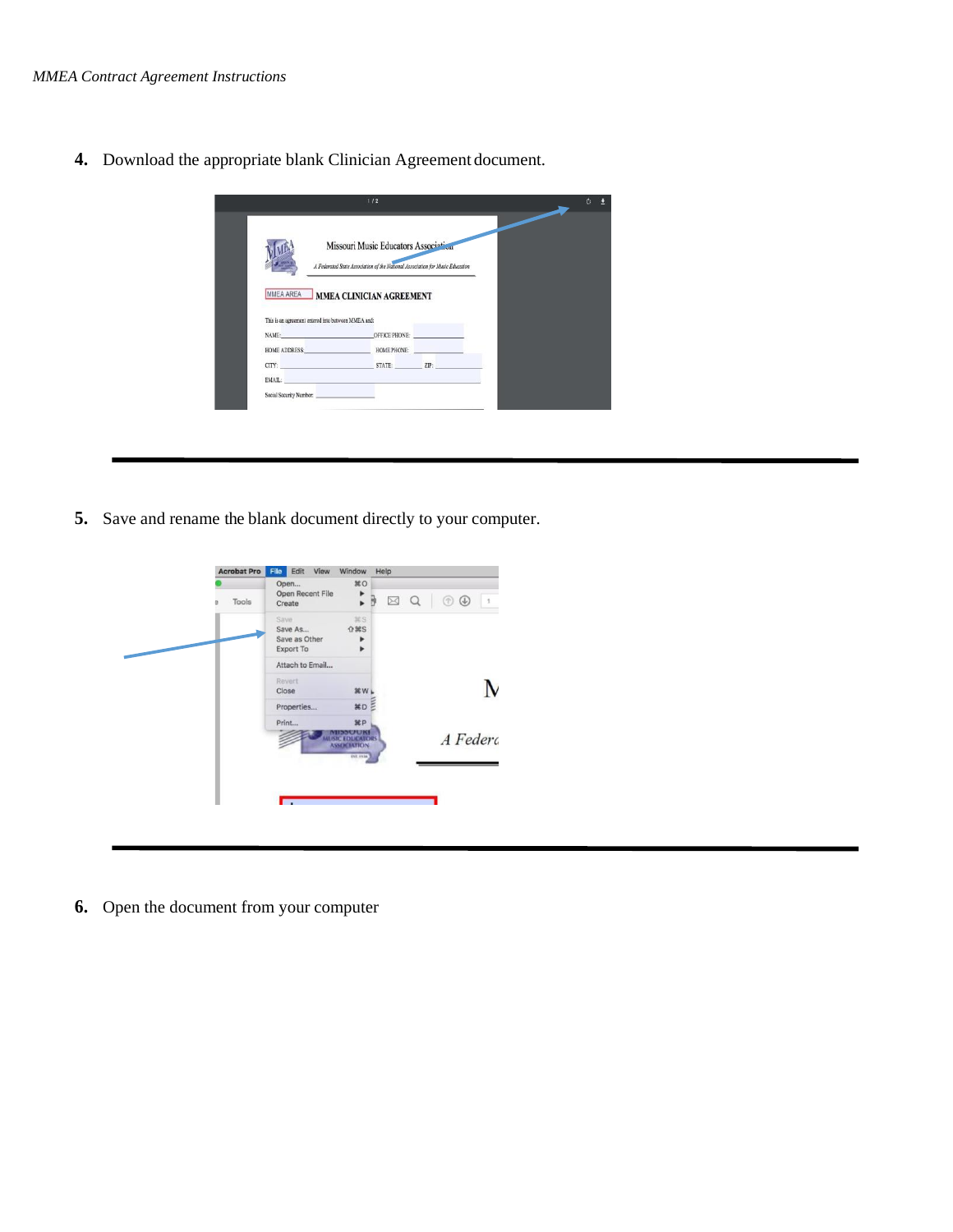#### *MMEA Contract Agreement Instructions*

|                                                                                                                                                                                                                                     | MMEA AREA V MMEA CLINICIAN AGREEMENT                                                   |                                                |
|-------------------------------------------------------------------------------------------------------------------------------------------------------------------------------------------------------------------------------------|----------------------------------------------------------------------------------------|------------------------------------------------|
| This is an agreement entered into between MMEA and:                                                                                                                                                                                 |                                                                                        |                                                |
| NAME <sup>-</sup>                                                                                                                                                                                                                   | <b>OFFICE PHONE:</b>                                                                   |                                                |
| HOME ADDRESS: The contract of the contract of the contract of the contract of the contract of the contract of the contract of the contract of the contract of the contract of the contract of the contract of the contract of       | HOME PHONE                                                                             |                                                |
| <b>CITY:</b> The contract of the contract of the contract of the contract of the contract of the contract of the contract of the contract of the contract of the contract of the contract of the contract of the contract of the co | STATE:                                                                                 | ZIP                                            |
|                                                                                                                                                                                                                                     |                                                                                        |                                                |
|                                                                                                                                                                                                                                     |                                                                                        |                                                |
| <b>EMAIL:</b><br>Social Security Number: North Security Number:                                                                                                                                                                     |                                                                                        |                                                |
|                                                                                                                                                                                                                                     |                                                                                        |                                                |
|                                                                                                                                                                                                                                     |                                                                                        |                                                |
|                                                                                                                                                                                                                                     |                                                                                        |                                                |
| To be completed by MMEA Vice-President<br>IN-STATE CLINICIAN (EDUCATOR)<br>IN-STATE CLINICIAN (NON-EDUCATOR)                                                                                                                        |                                                                                        |                                                |
| <b>OUT-OF-STATE CLINICIAN</b>                                                                                                                                                                                                       |                                                                                        |                                                |
|                                                                                                                                                                                                                                     |                                                                                        |                                                |
|                                                                                                                                                                                                                                     | The clinician named above agrees to render services at the assignment described below: |                                                |
| <b>CLINIC DATE:</b> Choose One                                                                                                                                                                                                      |                                                                                        | TIME OF SESSION: LENGTH OF SESSION: Choose One |
| CLINIC DATE: Choose One                                                                                                                                                                                                             | $\blacktriangleright$ TIME OF SESSION:                                                 | LENGTH OF SESSION: Choose One                  |

**7.** Complete all relevant information pertaining to the terms of the agreement.

## **\*SAVE THIS FILE ONCE COMPLETED. \*DO NOT SIGN this copy.**



**8.** Save the completed agreement to your computer

**9.** Select "Clinic Session Title Form" from the *Conference Administrative Forms* section.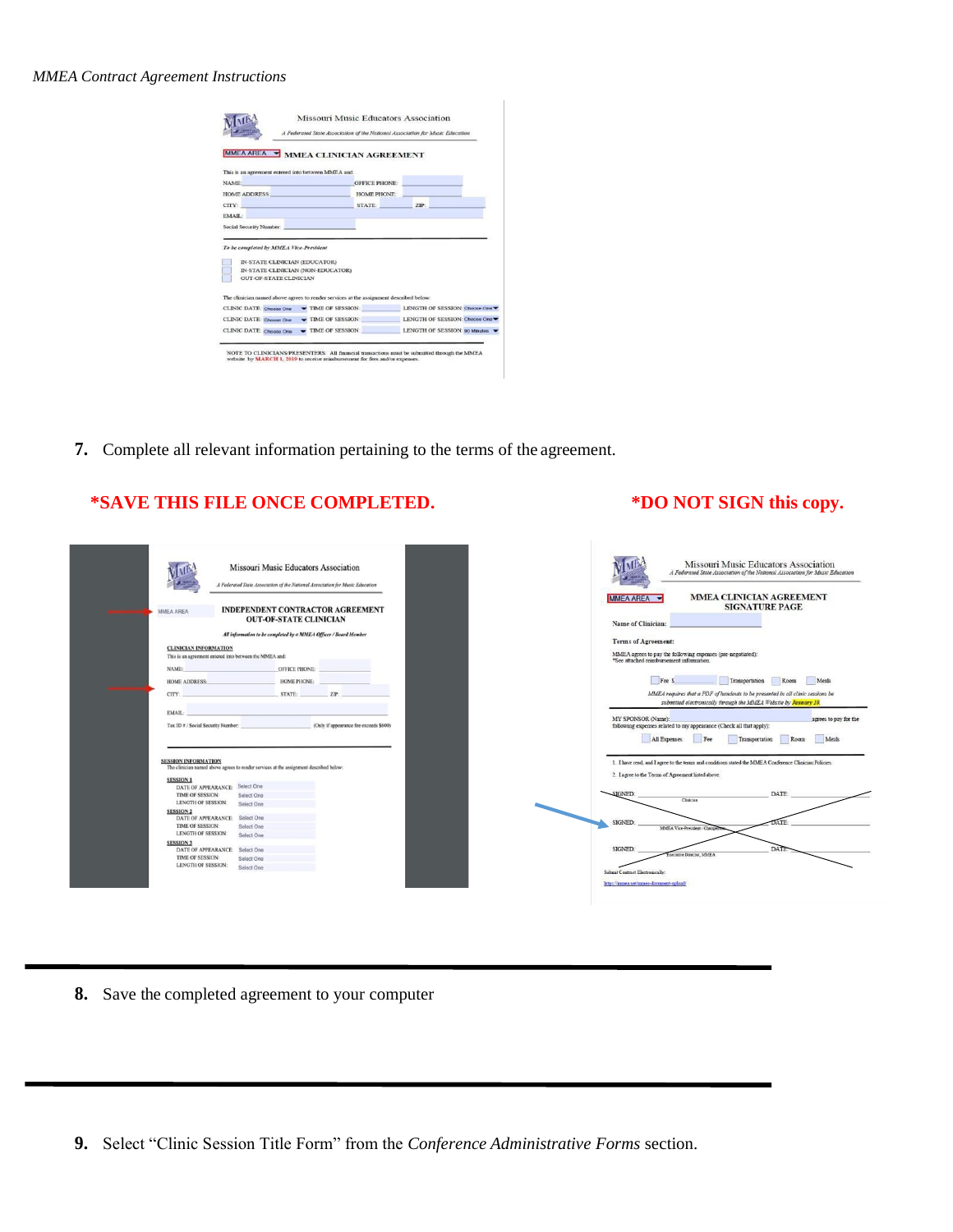### *MMEA Contract Agreement Instructions*

|                                                                                                 | (Complete each form for each contracted session)                                                             |                                                                                                 |
|-------------------------------------------------------------------------------------------------|--------------------------------------------------------------------------------------------------------------|-------------------------------------------------------------------------------------------------|
| <b>Clinic/Session Title Form</b><br>To be completed by MMEA Board Member.<br>Deadline: August 1 | <b>Clinic/Session Information Form</b><br>To be completed by the clinician/presenter.<br>Deadline: October 1 | <b>MMEA Lodging Request Form</b><br>To be completed by MMEA Board Member.<br>Deadline October 1 |
|                                                                                                 | <b>CLINIC/SESSION HANDOUT UPLOAD</b>                                                                         |                                                                                                 |

**10.** Complete all information on the online form.

|                                                            | $\sim$                                                                                           |  |
|------------------------------------------------------------|--------------------------------------------------------------------------------------------------|--|
| <b>2022 CLINIC SESSION TITLE FORM</b>                      |                                                                                                  |  |
| Name (MMEA board member<br>submitting information.)*       |                                                                                                  |  |
| <b>Clinic Presentation for (MMEA</b><br>Area) <sup>*</sup> | Select One<br>$\sim$                                                                             |  |
| <b>CLINICIAN INFORMATION</b>                               |                                                                                                  |  |
| Clinician Name*                                            |                                                                                                  |  |
|                                                            | First                                                                                            |  |
|                                                            | Last<br>Please enter clinician name exactly as it should appear in MMEA Conference publications. |  |
| School or Company Affiliation                              |                                                                                                  |  |
| <b>Clinician Email</b>                                     | (if Applicable)                                                                                  |  |
|                                                            |                                                                                                  |  |
| <b>CLINIC SESSION INFORMATION</b>                          |                                                                                                  |  |
| Title of Clinic/Session*                                   | Please enter the proposed TITLE of the clinic/session as of this deadline.                       |  |
|                                                            |                                                                                                  |  |

**11.** Upload the completed agreement that was saved to your computer along with your clinic session title information.